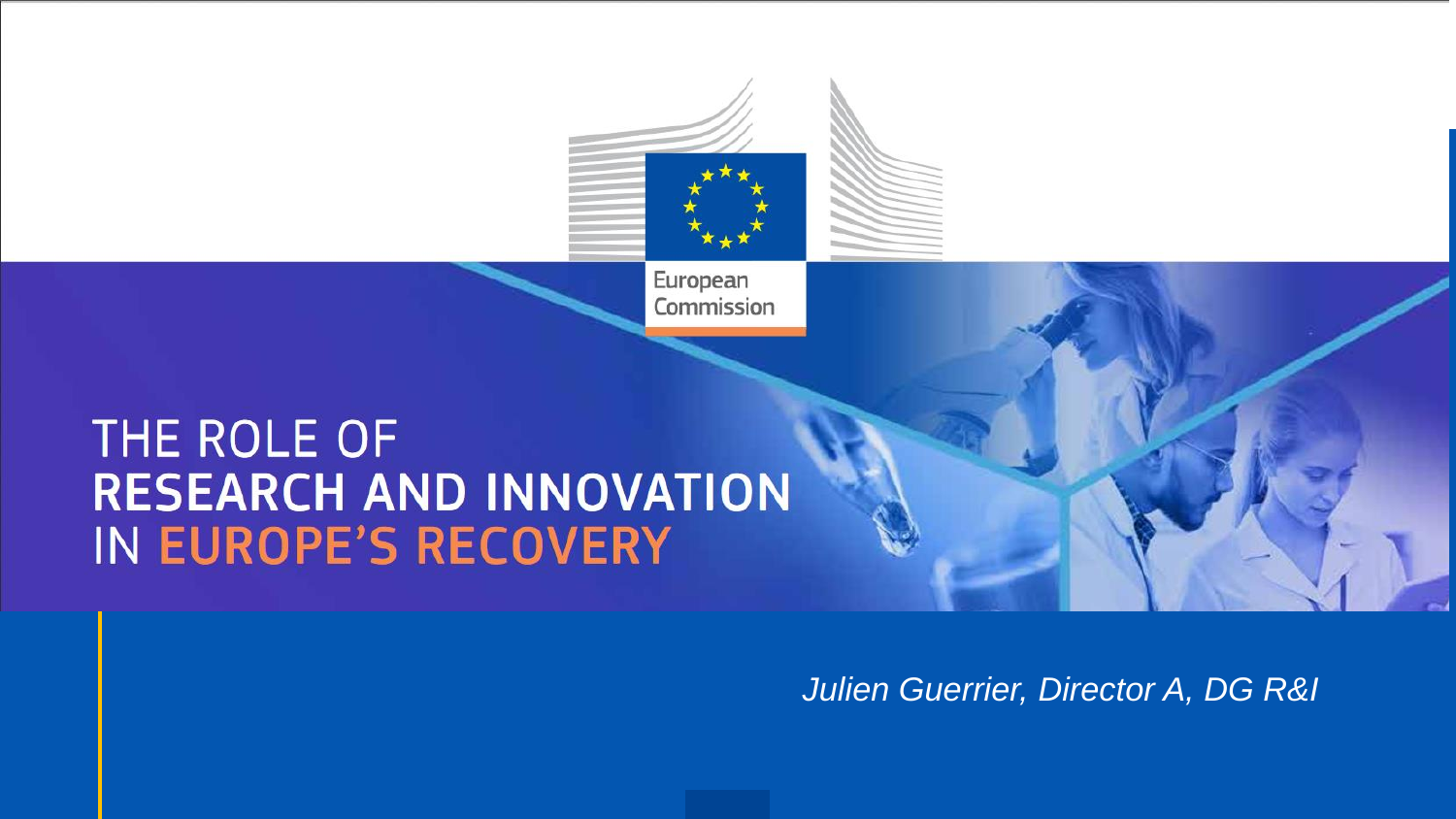## 'Next Generation EU': a €750 b plan



**More at the Europa [Recovery](https://ec.europa.eu/info/live-work-travel-eu/health/coronavirus-response/recovery-plan-europe_en) website**

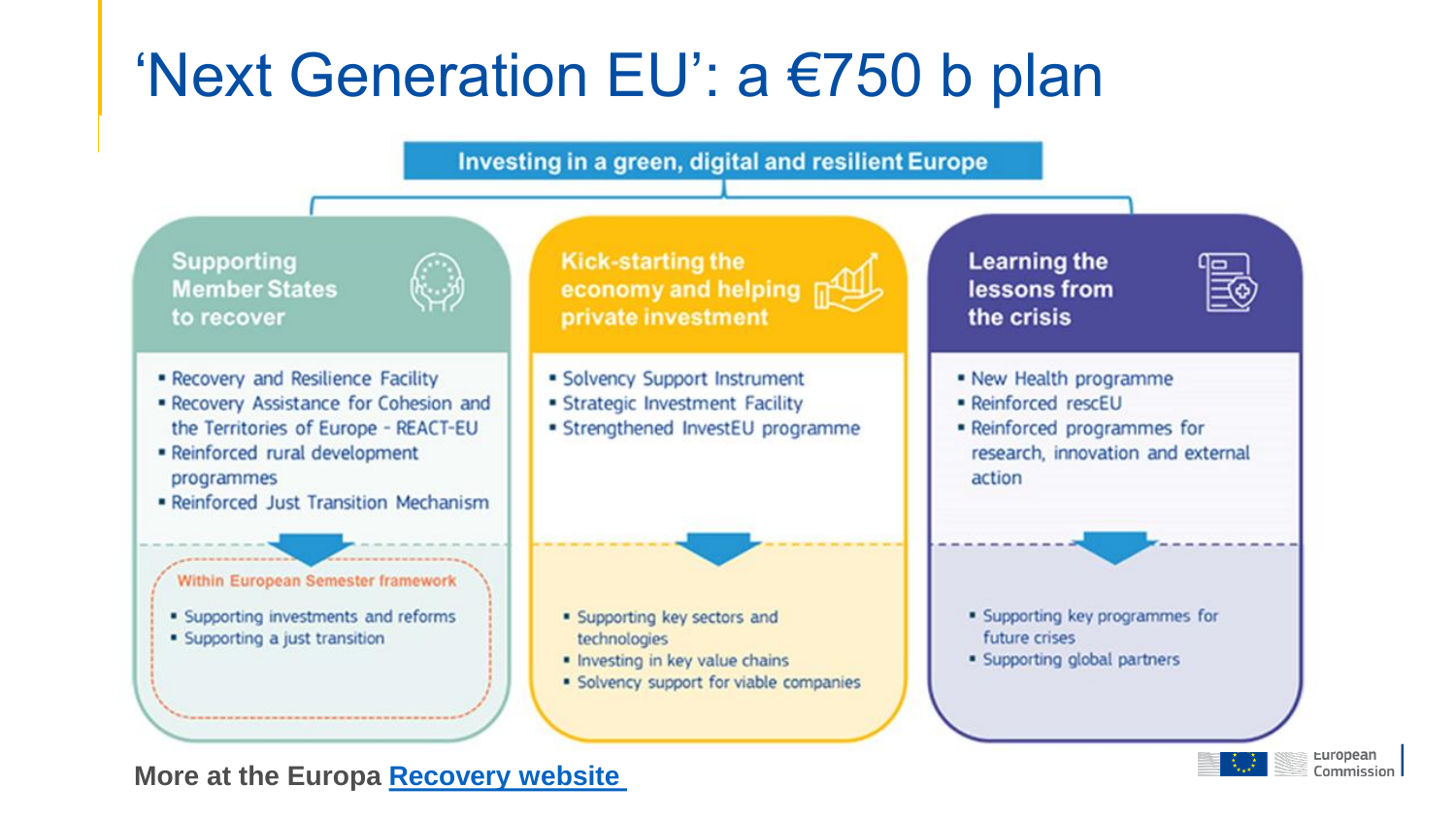

crisis. Research and innovation are vital to ensure a sustainable recovery for all."

Mariya Gabriel, Commissioner for Innovation, Research, Culture, Education and Youth

 $\varpi =$ 

#### **INVESTMENTS IN RESEARCH AND INNOVATION ARE KEY FOR A SUSTAINABLE AND INCLUSIVE RECOVERY**

R&I are critical levers to ensure a sustainable and inclusive recovery, while boosting the resilience of our production sectors, the competitiveness of our economies and the transformation of our socio-economic systems. There are a number of key strategic areas where R&I initiatives can assist the recovery, and assist in the short term.

€13.5 billion proposed increase of Horizon Europe budget through Next<br>Generation EU, a €750 billion recovery plan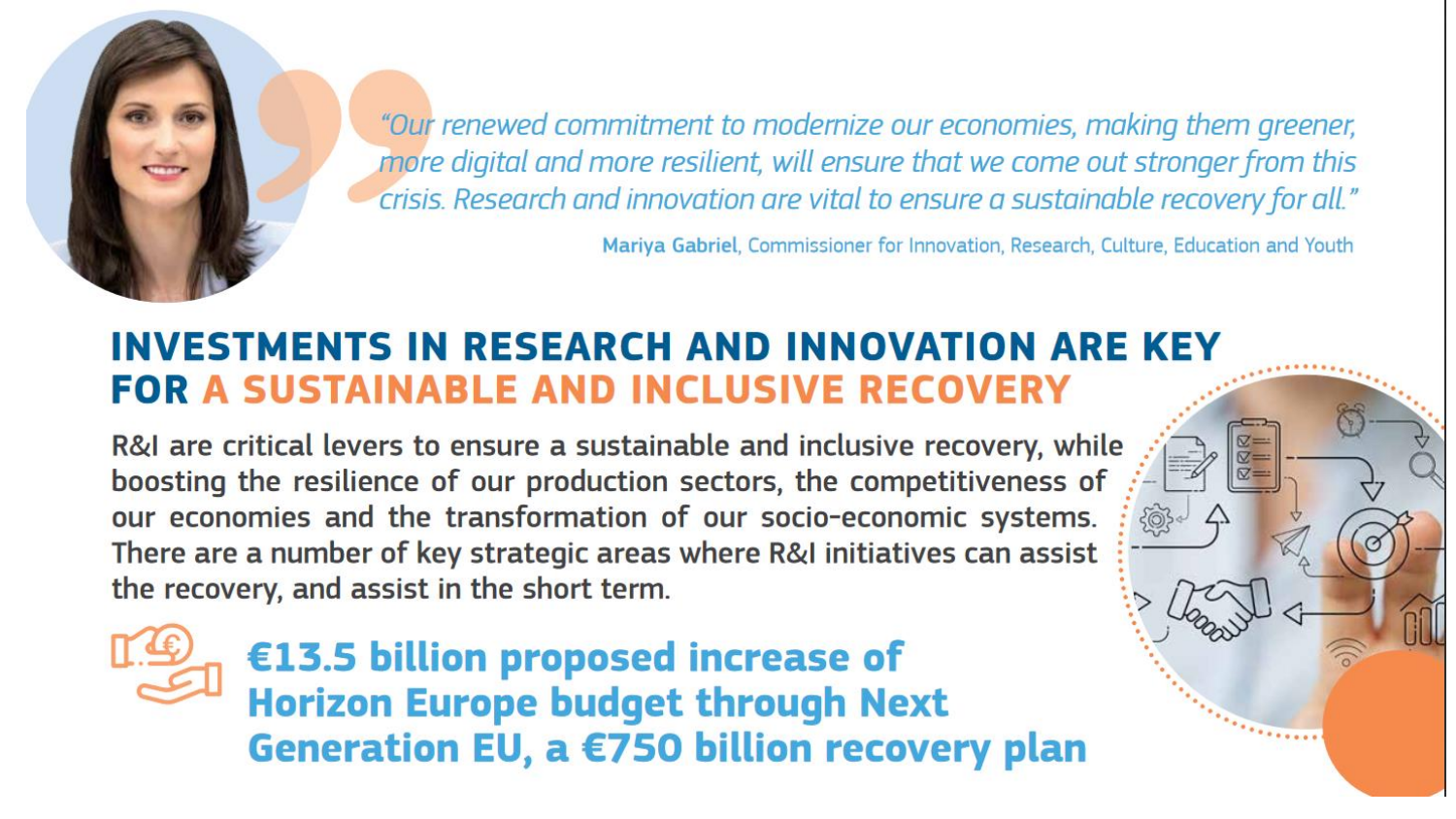## Horizon Europe proposed increase

|                         | <b>COM</b><br>proposal<br><b>May 2018</b> | <b>Draft Council</b><br>conclusions<br>(February<br>2020) | <b>Recovery</b><br>instrument | <b>Total</b> |
|-------------------------|-------------------------------------------|-----------------------------------------------------------|-------------------------------|--------------|
| Constant<br>2018 prices | 83 491                                    | 80 900                                                    | 13 500                        | 94 400       |
| <b>Current prices</b>   | 94 100                                    | 91 178                                                    | 14 647                        | 105 825      |

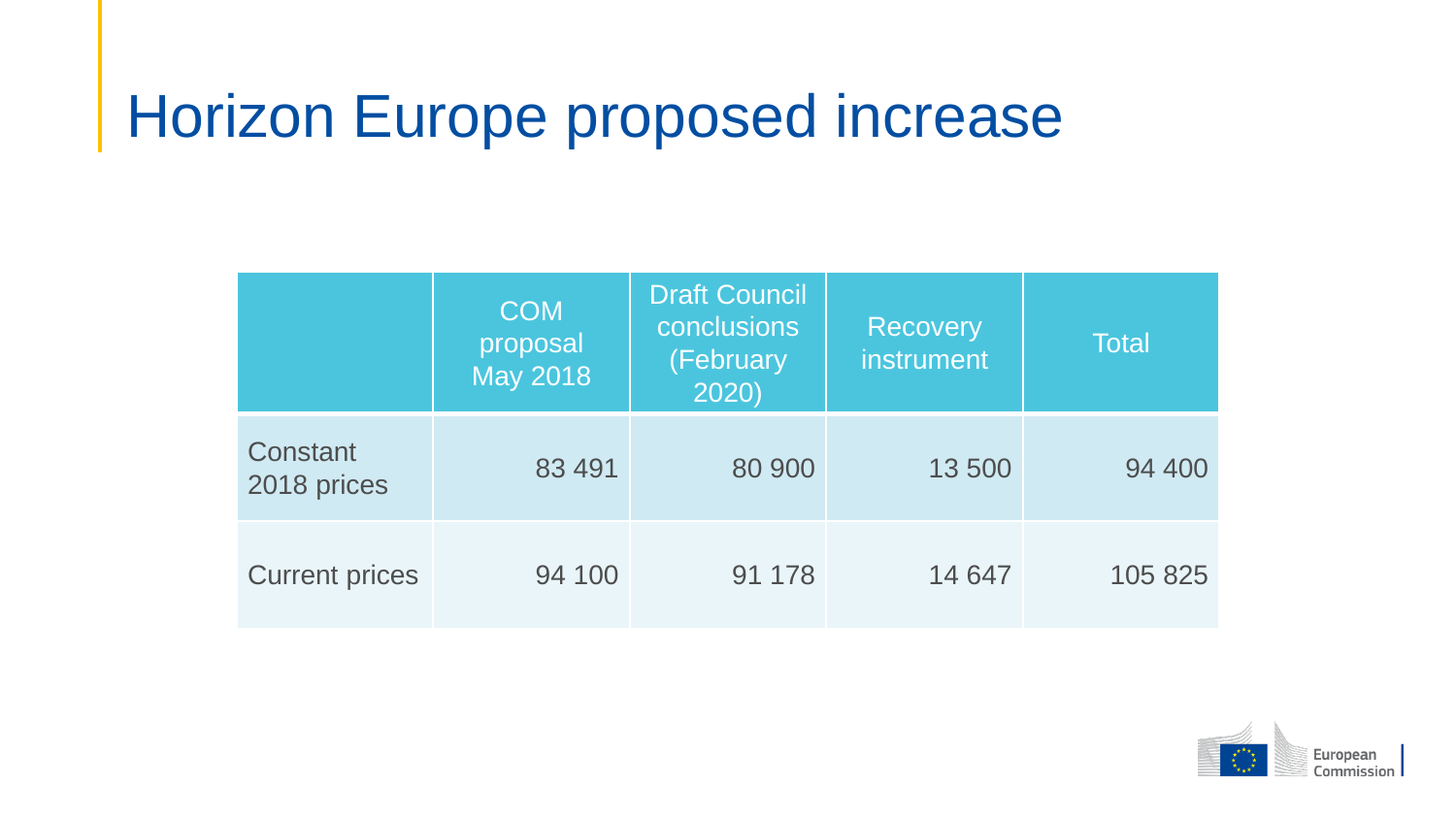### Amendments to Horizon Europe

- The recovery and resilience measures under the European Recovery Instrument will be carried out through the already existing instruments, including via Horizon Europe.
- That is why it was necessary to amend the Commission proposals to include references to the European Recovery Instrument where additional amount of EUR 13.5 b (in 2018 (constant) prices)/ EUR 14.6 b (current prices) is foreseen for Horizon Europe (article 9a of the Regulation and article 4a of the Specific Programme).
- On 29 May 2020 changes in Horizon Europe Regulation and Specific Programme were adopted.

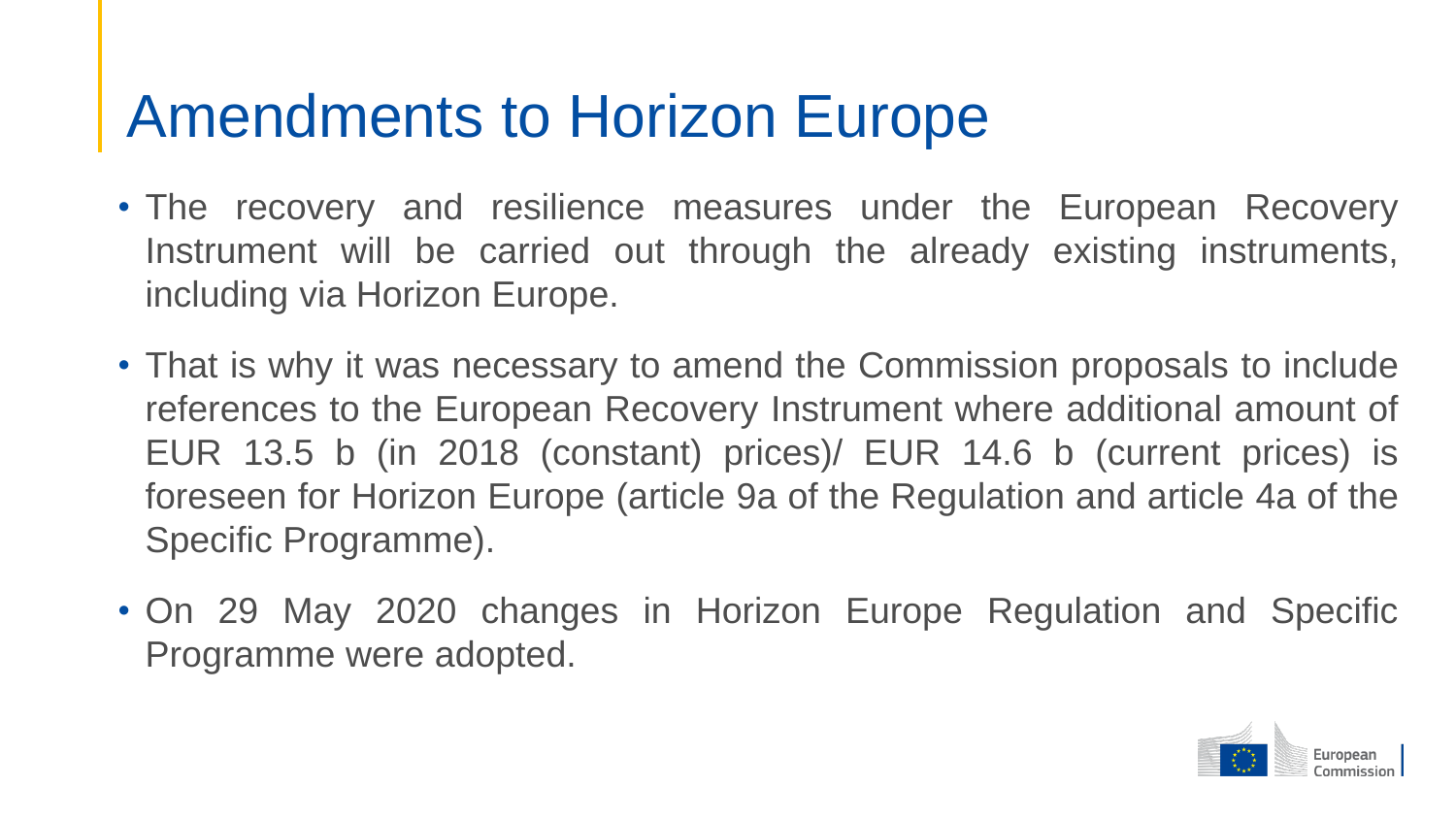## Amendments to Horizon Europe

These amendments aim at:

- Enabling the implementation of the measures laid down in the proposal for Regulation establishing a European Recovery;
- Enabling financing from the European Recovery Instrument as external assigned revenues in accordance with Article 21(5) of the Financial Regulation;
- Ensuring compliance with the targeted deadlines laid down in Article 4 of the proposal for Regulation establishing a European Recovery Instrument through proper cross referencing

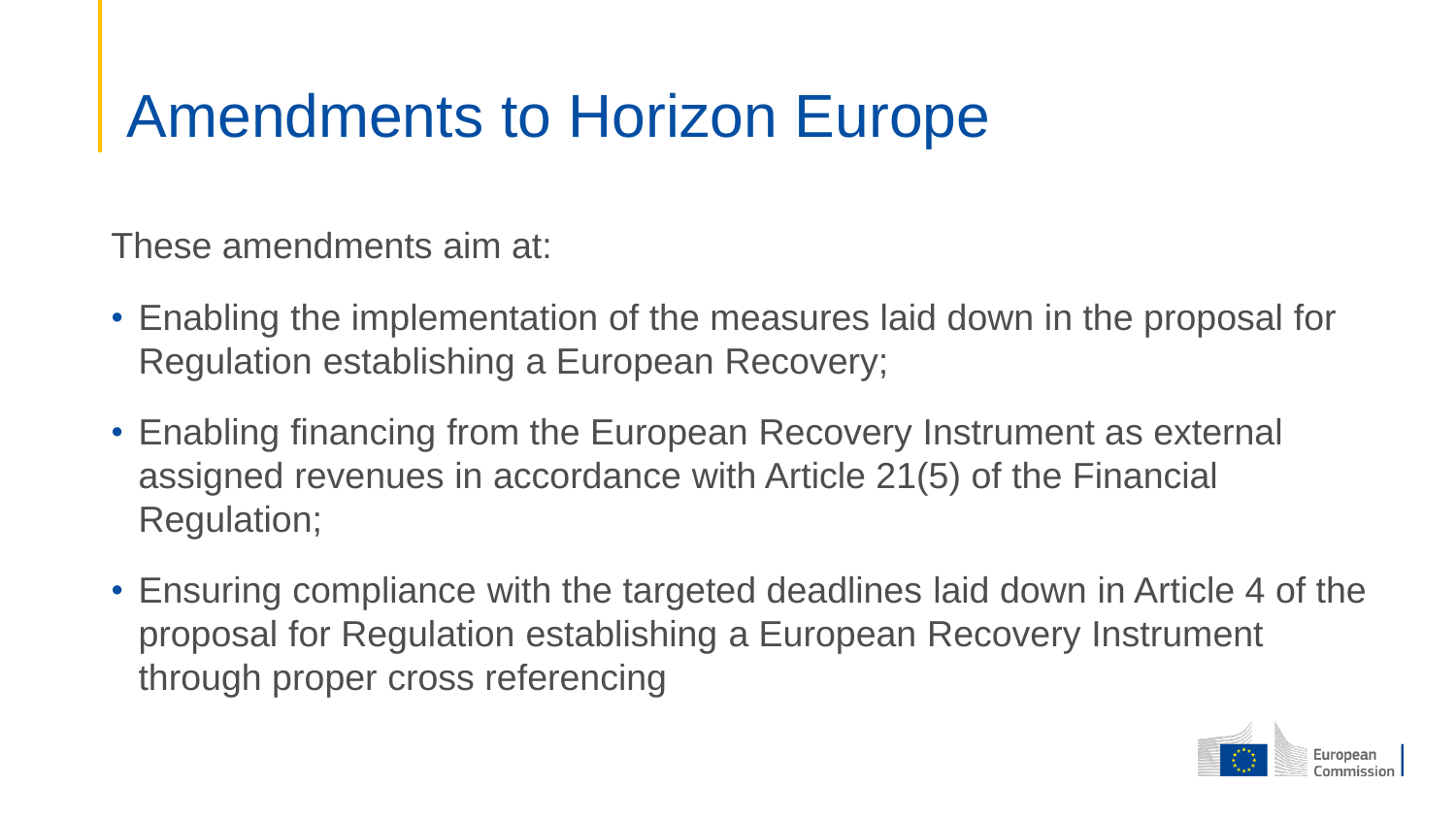## €13.5 b proposed budget increase in a



- Support to health and climate-related R&I:
	- **Health cluster**: clinical trials, protective measures, virology, vaccines, treatments and diagnostics, and translation of research into public health
	- **Climate Energy and Mobility + Digital Industry and Space clusters**: scale up R&I resources and strengthen competitiveness of EU industry
	- Promote a recovery consistent with the **European Green Deal**
	- **EIC**: additional means for emerging and breakthrough innovations

**More in @EUScienceInnov's [Factsheet,](https://ec.europa.eu/info/sites/info/files/research_and_innovation/strategy_on_research_and_innovation/documents/ec_rtd_covid19-recovery-factsheet.pdf) accompanying the recovery package**

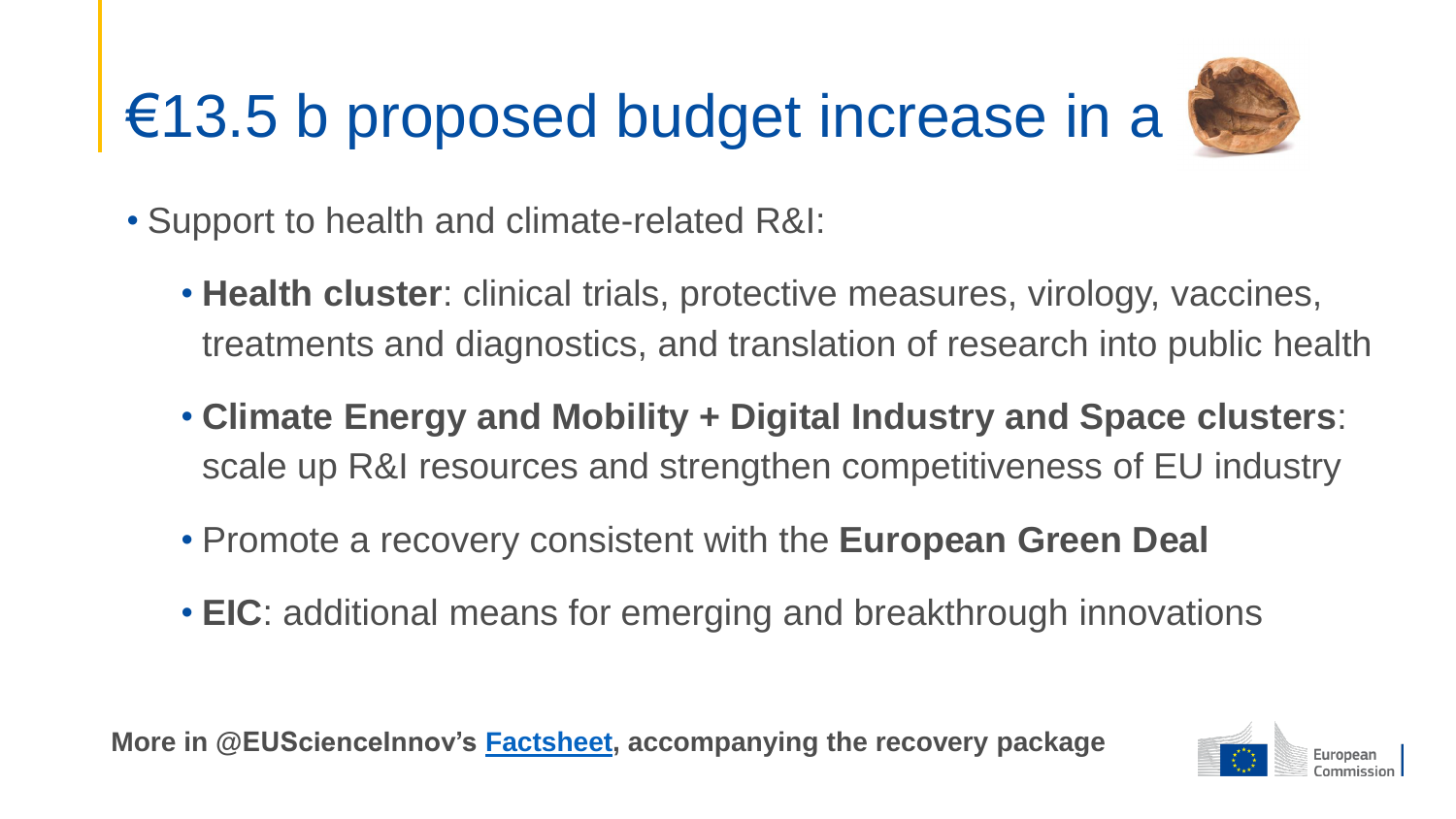## R&I boosts growth and competitiveness

- **Positive fiscal stance**: public investments in R&I should be prioritised
- Investments in innovative **SMEs, start-ups and midcaps** are critical
- Incentives for firms' activity and to invest in people and R&I **build resilience**



**More in @EUScienceInnov's [dedicated](https://ec.europa.eu/info/sites/info/files/research_and_innovation/strategy_on_research_and_innovation/documents/ec_rtd_covid19-recovery.pdf) paper, accompanying the recovery package**

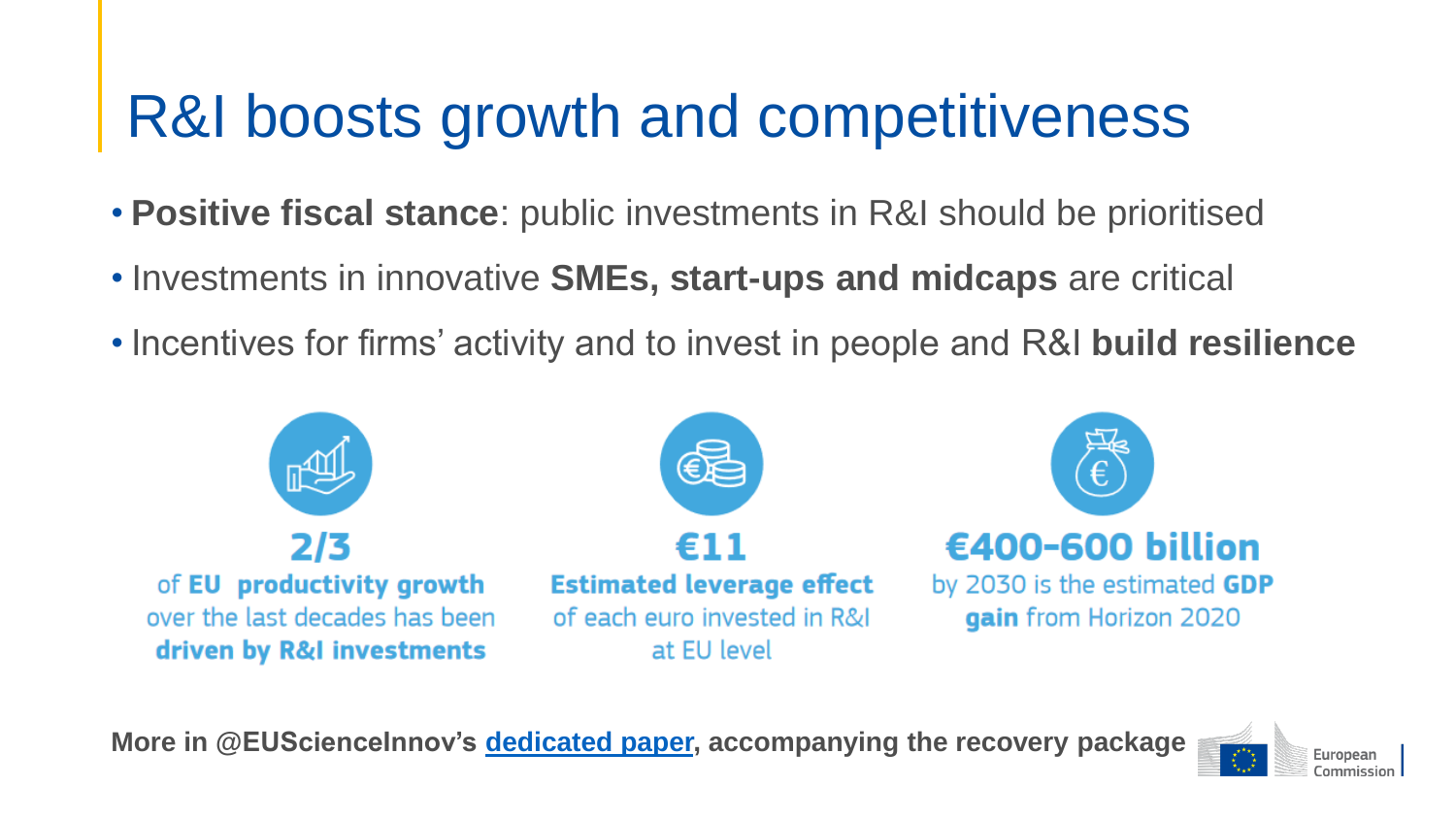## R&I accelerates Europe's transformation

- Horizon will be strengthened to support a truly transformative recovery
- HE's **missions** have all direct links to the sectors mostly hit by the crisis
- HE's new **Partnerships** ensure long term strategic cooperation in areas that are key for Europe's sustainability



**More in @EUScienceInnov's [Factsheet,](https://ec.europa.eu/info/sites/info/files/research_and_innovation/strategy_on_research_and_innovation/documents/ec_rtd_covid19-recovery-factsheet.pdf) accompanying the recovery package**

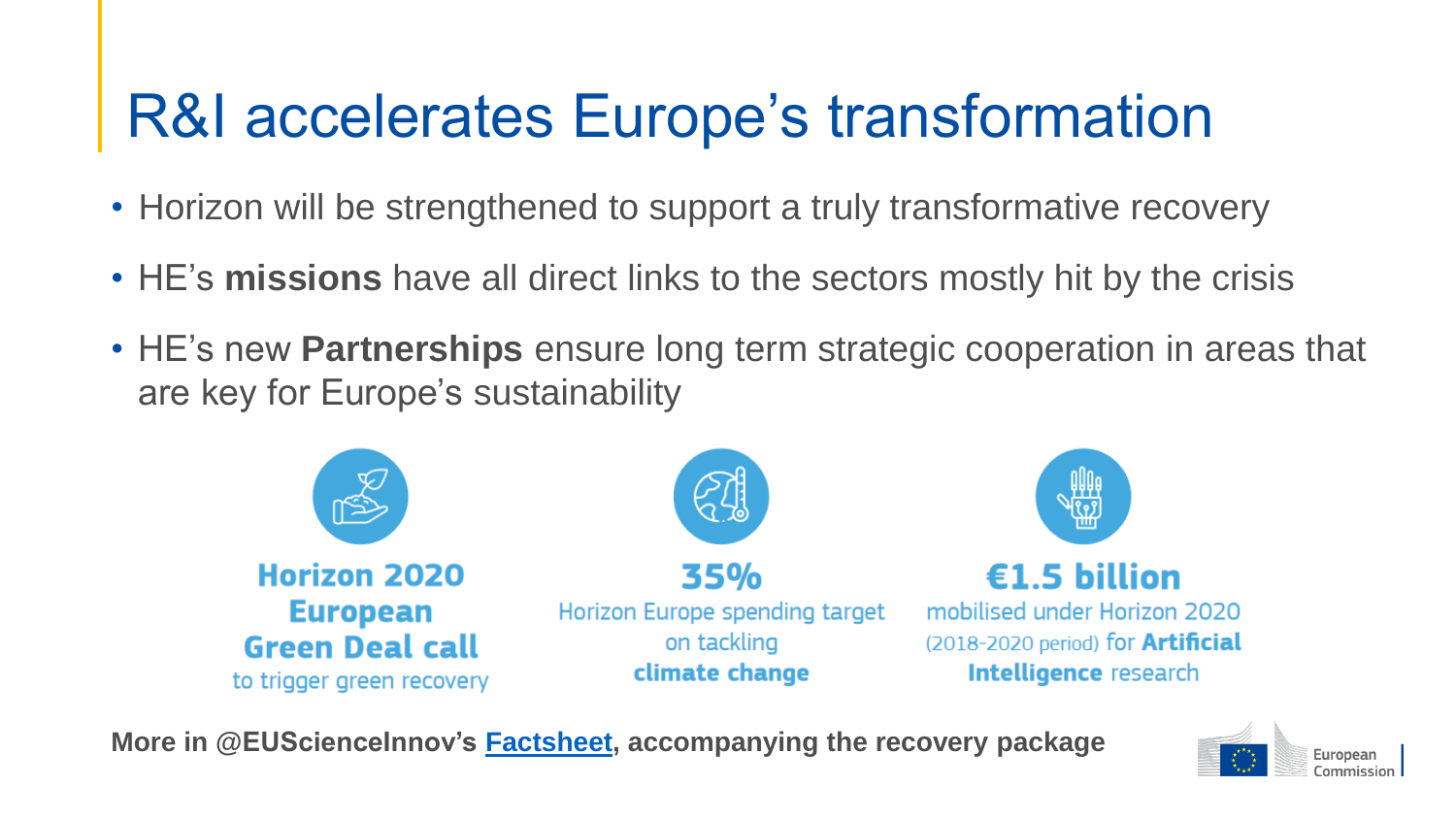## R&I is key to battle the coronavirus outbreak

- Over €1 b from H2020 mobilised for **[Coronavirus Global Response](https://global-response.europa.eu/index_en)** to develop and universally deploy diagnostics, treatments and vaccines
- **Adjusted EU State Aid rules** facilitate COVID-19 relevant R&I
- R&I contributes to **common standards** e.g. for diagnostics tests, health data, product approvals, joint innovation procurement and clinical guidelines
- HE's health R&I activities will be complementary to **EU4Health**, which will focus on testing, approval, uptake and deployment

**More in @EUScienceInnov's [dedicated](https://ec.europa.eu/info/sites/info/files/research_and_innovation/strategy_on_research_and_innovation/documents/ec_rtd_covid19-recovery.pdf) paper, accompanying the recovery package**

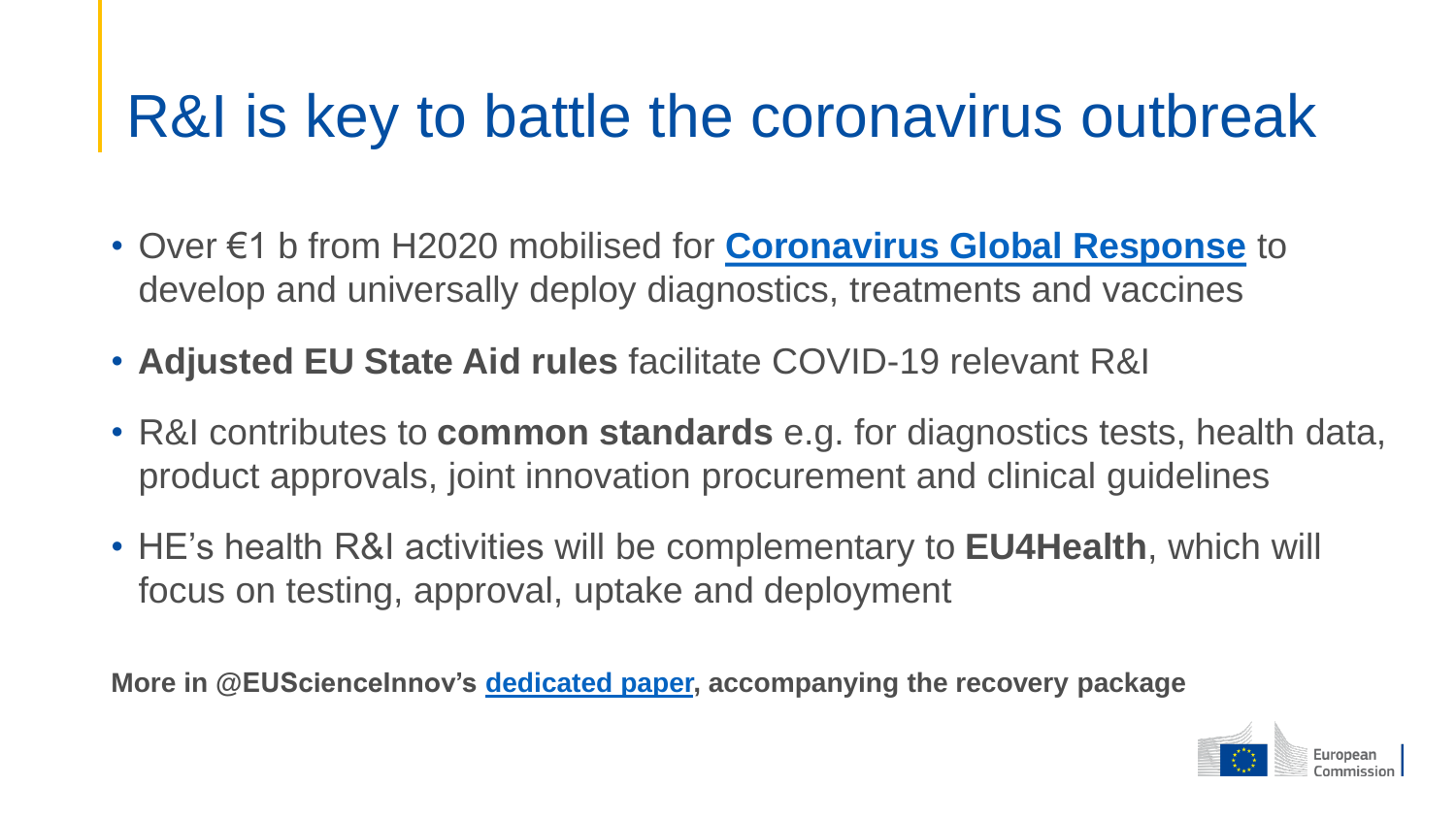## Keep in touch



[ec.europa.eu/](https://ec.europa.eu/)

[ec.europa.eu/info/research-and-innovation\\_en](https://ec.europa.eu/info/research-and-innovation_en)



[europa.eu/](https://europa.eu/) [Coronavirus R&I website](https://ec.europa.eu/info/research-and-innovation/research-area/health-research-and-innovation/coronavirus-research-and-innovation_en)



[@EU\\_Commission](https://twitter.com/eu_commission) [@EU\\_H2020](https://twitter.com/EU_H2020) [@EUScienceInnov](https://twitter.com/EUScienceInnov)



[@EuropeanCommission](https://www.facebook.com/EuropeanCommission) [@EUScienceInnov](https://www.facebook.com/EUScienceInnov/)



[European Commission](https://www.linkedin.com/company/european-commission/) **[LinkedIn](hhttps://www.linkedin.com/showcase/european-commission-joint-research-centre/)** 



[@EuropeanCommission](https://medium.com/@EuropeanCommission)



M

[@EUScienceInnov](https://www.youtube.com/user/InnovationUnion)